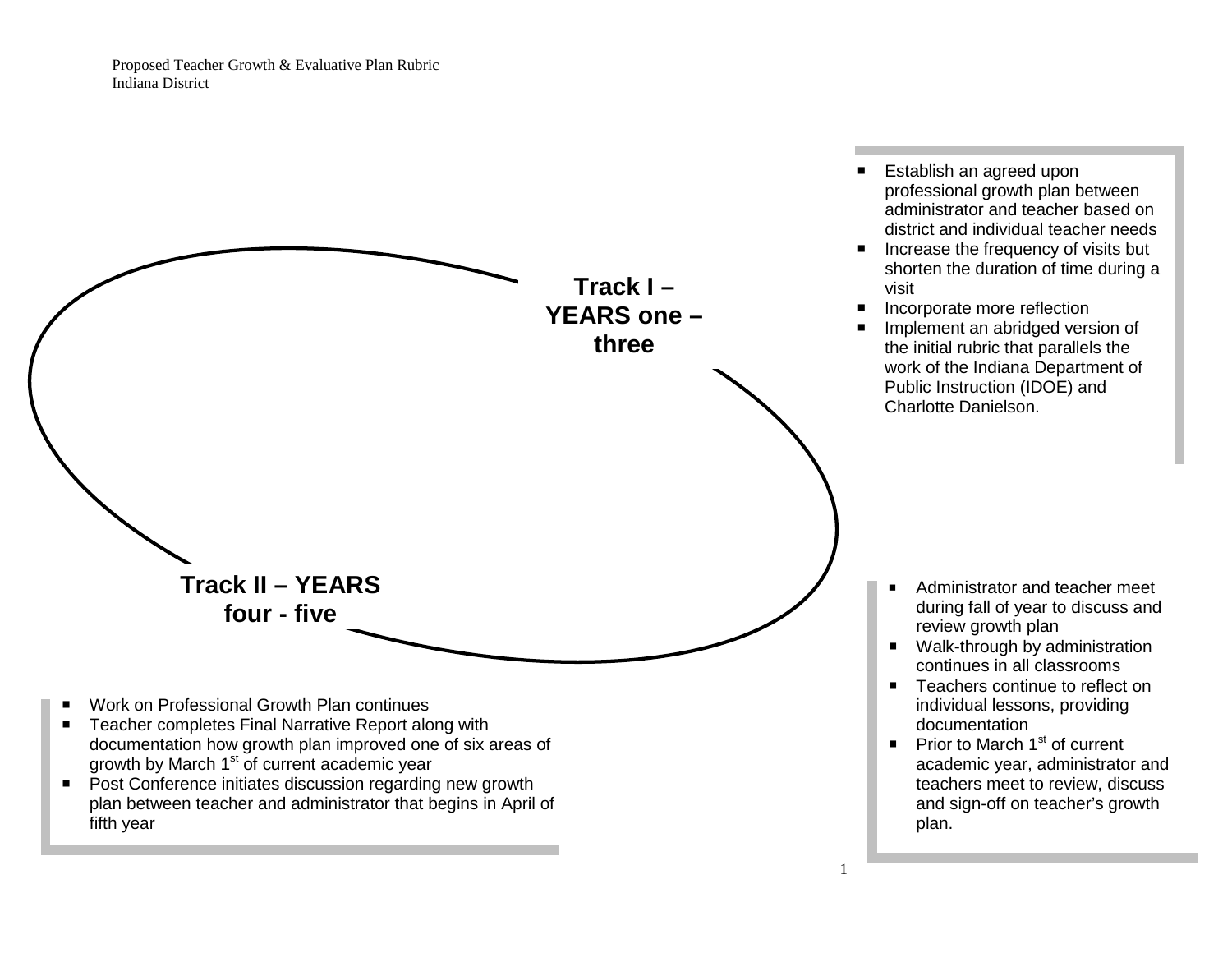### **Educational Research:**

A foray of the educational literature about teacher evaluations acknowledges many pitfalls with the traditional evaluative process. An effective evaluative process can't be perceived by the administrator or educator as perfunctory, an exercise that must be completed simply because it is required to do so. The process is more likely to assist educators when that process encourages one to strive to learn all the time, whether it be for personal interest or professional advancement. That we learn is certainly significant. But even more important is the practice of learning itself.

Beginning and experience teachers have different needs and professional goals. Sergiovanni and Starratt (2007) suggest that the evaluative process has a higher degree of success when administrator and teacher have an agreed upon plan of professional growth. Danielson (2001) espouses a model that differentiates for administrators and educators alike those strands of performance that engender a sense of professionalism and good practice.

The educational research about the evaluative process offers to administrators and educators a variety of methods to accomplish continual growth – checklists, peer review and assistance, value-added, and mixed methods. Whatever the means used, a more effective process encompasses the suggestions offered by McGreal (1982) that encourages the administrator and educator to chart progress through specific and obtainable goals, and the recommendation offered by Sergiovanni and Starratt (2007) to provide a structure that enables reflective inquiry.

### **Purpose:**

Administrators and teachers that embody the many schools within the Indiana District, Lutheran Church-Missouri Synod, continually strive to be excellent in preparation and performance. As we learn and grow together as a community of educators, the endeavor takes effort and due diligence by everybody.

### **Design:**

From its inception, teaching has always been a complex process. Stronge (2002) ascribes the development of classroom management techniques, interpersonal skills, pedagogy, and content knowledge to effective teaching.

This proposed modification to the current instrument is comprised of six distinct parts, each interconnected and of equal importance. The construction of this resource seeks to foster a positive experience about observation and professional growth for administrator and teacher alike. Adjustments made paralleled the input obtained with the help of the committee, individual discussions with administrators, as well as the research conducted by Charlotte Danielson and others. The proposed shortened version seeks to make the implementation of the evaluative tool more efficient for administrator use, more concise for teacher understanding, and more effective in tracking student learning.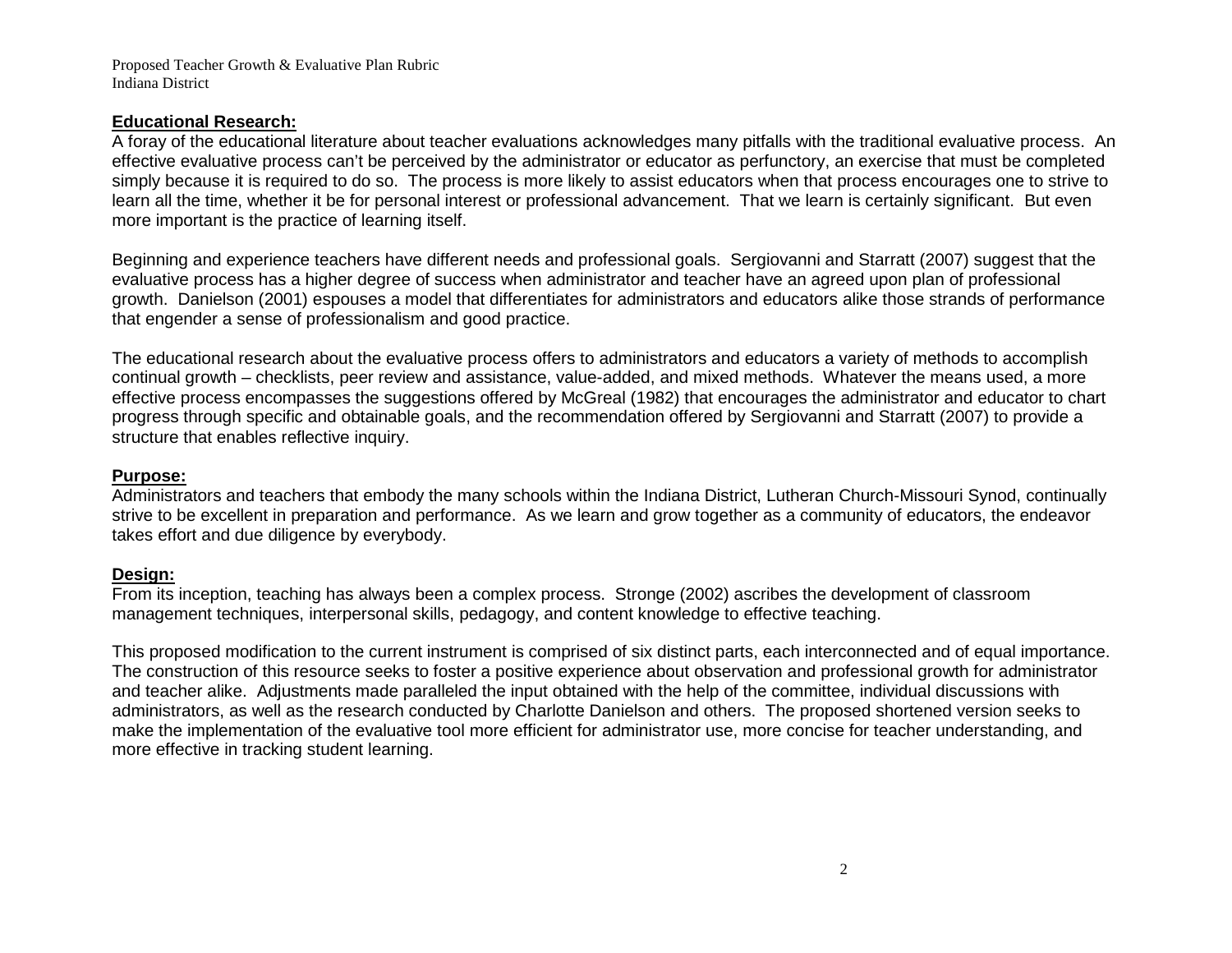## **Strand I – Planning and Preparation**

The essence of effective teaching hinges on the teacher discussing, reflecting, questioning, and interpreting the observable data to make different and more effective decisions about their teaching. Planning and preparing can be defined as those practices that embody good classroom management techniques, employ instructional techniques that align with current educational research, and design lessons with a defined purpose in mind.

Birman, Desimone, Porter, and Garet (2000) acknowledge professional development takes place daily in the classroom. How effective or ineffective that lesson is centers on the design and delivery of information to students. Teachers who design their lessons with this in mind have a higher degree of certainty to impact student achievement

**Benchmarks for Success…**

**Strives to be a continual learner of subject matter and pedagogical techniques**

**Creates a learning environment that addresses different student needs**

**Formulates and promulgates learner goals that align with instruction prior to teaching the lesson**

**Supplements the lesson with various learning activities**

**Uses a mix of formative and summative assessment techniques and instruments**

## **Strand II – The Classroom Environment**

Effective classroom management is integral for a successful learning environment. Meta-analysis studies on classroom management reveal gains in percentile scores and higher engagement rates for students when teachers employ appropriate management techniques as compared to those who do not (Marzano & Pickering, 2003). Effective teachers are those who put as much emphasis on the preparing and planning of classroom management routines and rules as with the design and instruction of the lesson.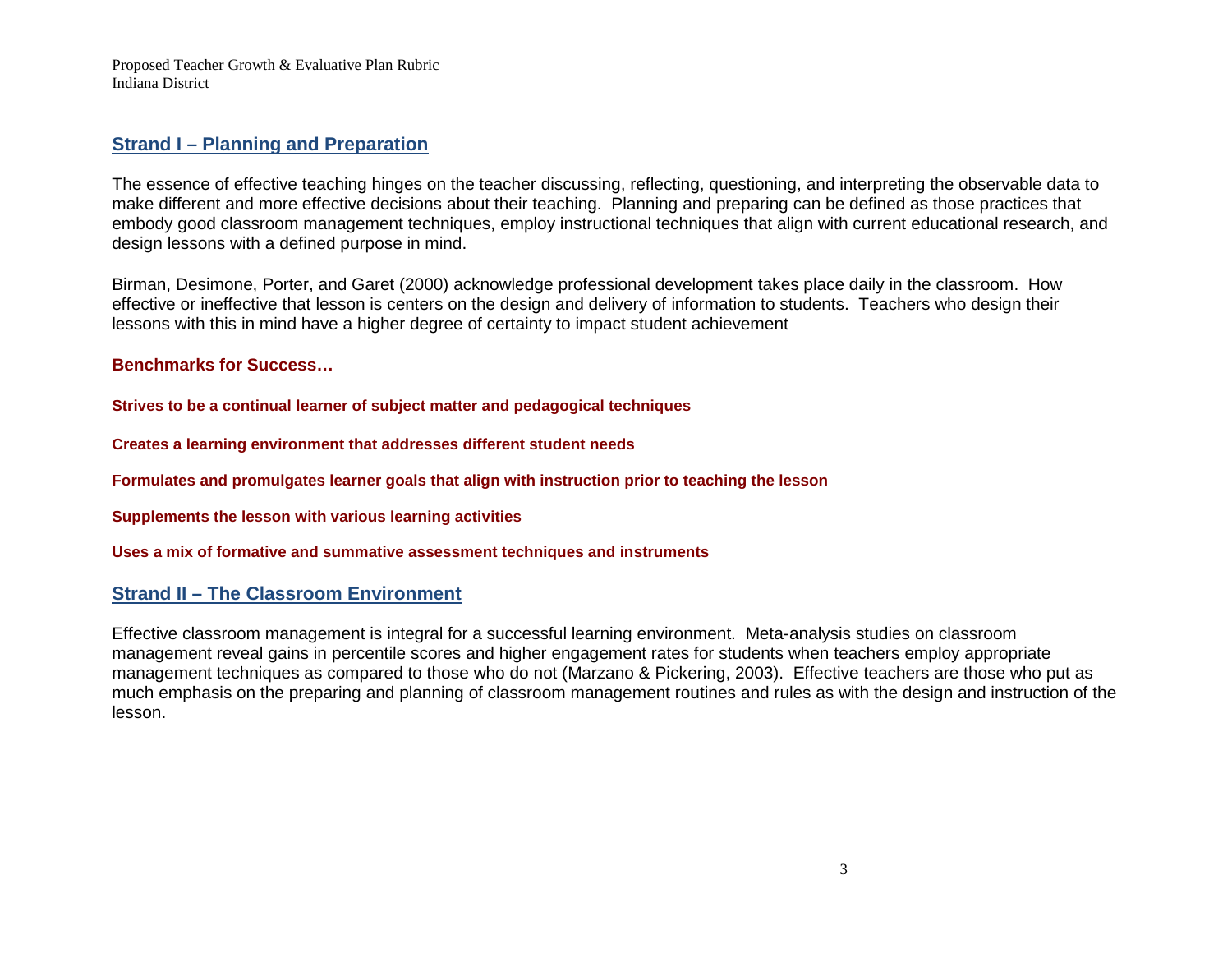#### **Benchmarks for Success…**

**Creates a culture of mutual care and genuine concern**

**Creates a culture of order and predictability**

**Creates a culture for student learning**

### **Strand III – Instruction**

The research conducted by Marzano (2007) suggests there are gains in student percentile scores when teachers employ instructional and pedagogical strategies appropriately and at a student's ability level. Strands of professionalism differentiated for teachers and administrators alike by Danielson coupled with the analysis of synthesis studies regarding instructional strategies by Marzano (2007)does bring a degree of certainty for administrators and teachers alike on how to make the instructional process more effective.

**Engages students in various modalities of learning**

**Challenges students to develop higher levels of thinking**

**Adjusts instruction to meet the needs of students' interests, ability levels, and developmental stages**

**Creates and uses instructional rubrics to inform students what is expected**

**Assesses and tracks student mastery of content**

### **Strand IV – Professional Responsibilities**

It is the intent of any evaluative tool to accomplish growth in practice and professionalism. When administrators and teachers partner together when implementing an agreed plan of improvement, students benefit.

**Develops healthy and positive relationships with colleagues, parents, and students**

**Advocates for those effective instructional practices on a school-wide basis**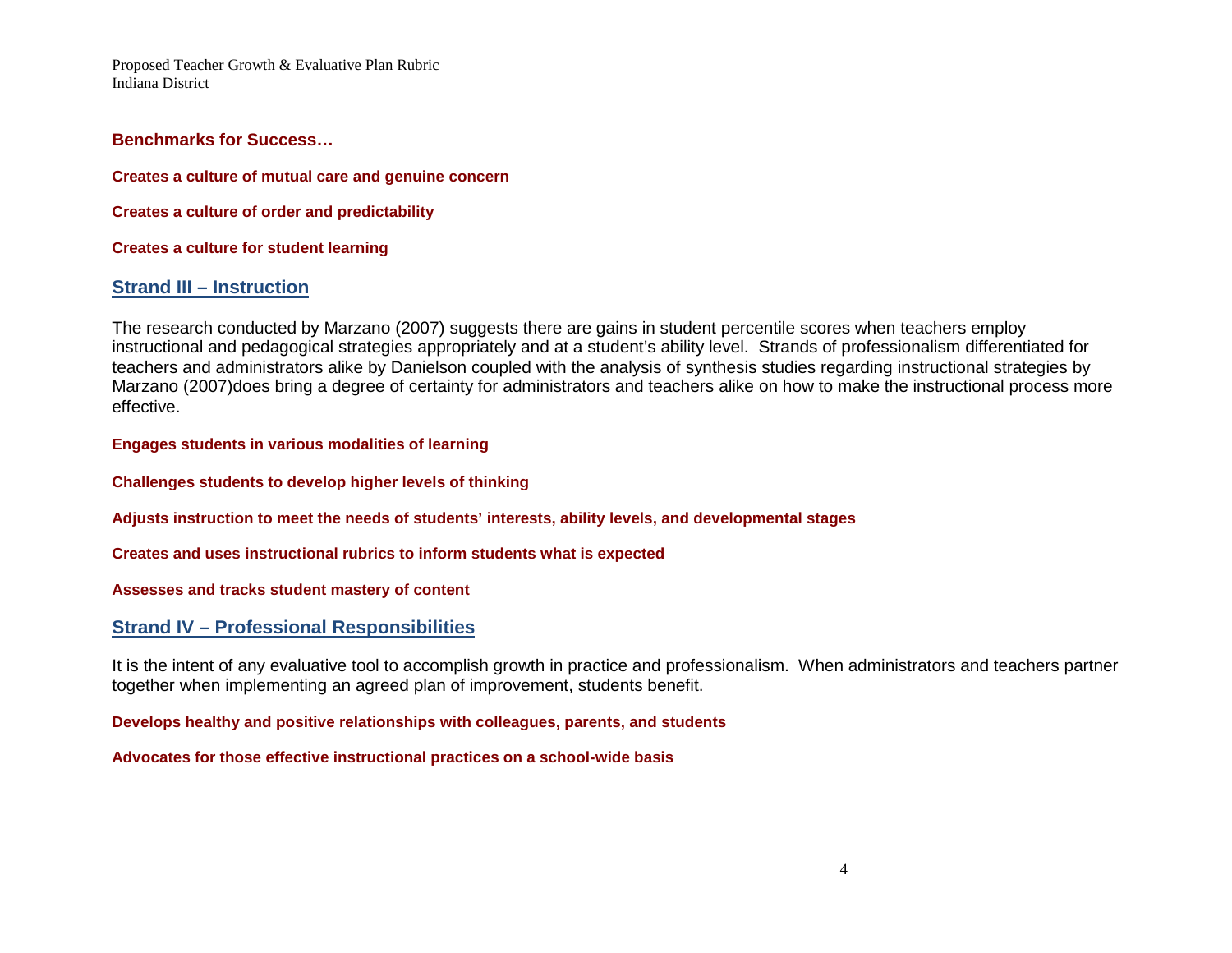### **Strand V – Integrating the Faith**

As a leader, the preferred kind of teacher-student relationship encouraged is one that accentuates the child's gifts and abilities. The teacher makes an unwritten "covenant" with the family when they welcome the child into their classroom. Children are unique. Each child possesses a unique set of skills and qualities. Educators know children don't all learn the same way or at the same time. They invest a goodly amount of time preparing the instructional content, as well as the approach. The classroom teacher exerts much effort and time to develop a personal relationship with each child. I like to refer to it as "shepherding their flock."

#### **Shepherds and guides young adults and children through the proper application of Law and Gospel in issues of discipline**

#### **Takes an evangelistic mindset regarding congregational and school discipleship**

#### **Attends church regularly, partakes in Holy Communion, in daily devotions, Bible study and prayer often**

### **Strand VI – Data Gathering**

Teacher decisions centered on data provide a basis to analyze and quantify student improvement. Administrators and teachers can use two different types of data: Walkthrough & Student Growth.

### **Strand I – Planning and Preparation**

### Strives to be a continual learner of pedagogy and subject matter

| Component             | Marginal                      | Proficient                     | Commendable                       | <b>Outstanding</b>              |
|-----------------------|-------------------------------|--------------------------------|-----------------------------------|---------------------------------|
| 1a, Strives to remain | Professional growth plan      | Professional growth plan is    | Professional growth plan is       | Professional growth plan        |
| educationally         | lacks purpose, specificity of | specific to need; however,     | specific to need and includes a   | outlines an advanced degree     |
| current regarding     | need, consistent              | lacks follow through and       | variety of professional growth    | or instructional plan for       |
| effective teaching.   | maintenance.                  | variety of professional growth | opportunities specific to content | improvement in accordance       |
|                       |                               | resources.                     | being taught.                     | with district and teacher need. |

### Creates a learning environment that addresses different student needs

| Component                                                                                      | <b>Marginal</b>                                                                                          | <b>Proficient</b>                                                                                                                                                                                                | <b>Commendable</b>                                                                                                                          | <b>Outstanding</b>                                                                                                                                                                                          |
|------------------------------------------------------------------------------------------------|----------------------------------------------------------------------------------------------------------|------------------------------------------------------------------------------------------------------------------------------------------------------------------------------------------------------------------|---------------------------------------------------------------------------------------------------------------------------------------------|-------------------------------------------------------------------------------------------------------------------------------------------------------------------------------------------------------------|
| 2a. Are cognizant to<br>the needs of<br>students and adjusts<br>instruction when<br>necessary. | Adheres rigidly to one method<br>of instruction, even when<br>students occasionally engage<br>in lesson. | Employs a variety of<br>instructional methods (e.g.,<br>direct instruction, collaboration,<br>Socratic teaching, Problem-<br>based Learning, etc.), keeping<br>student on-task throughout<br>duration of lesson. | Adjusts lesson to accommodate<br>students' questions and<br>interests, striving to<br>accommodate those who have<br>difficulty in learning. | Implements a learning style<br>preference indicator assessing<br>students' learning style or<br>creates a learning plan to<br>adjust instruction to<br>accommodate needs and<br>ability levels of students. |
|                                                                                                |                                                                                                          |                                                                                                                                                                                                                  |                                                                                                                                             |                                                                                                                                                                                                             |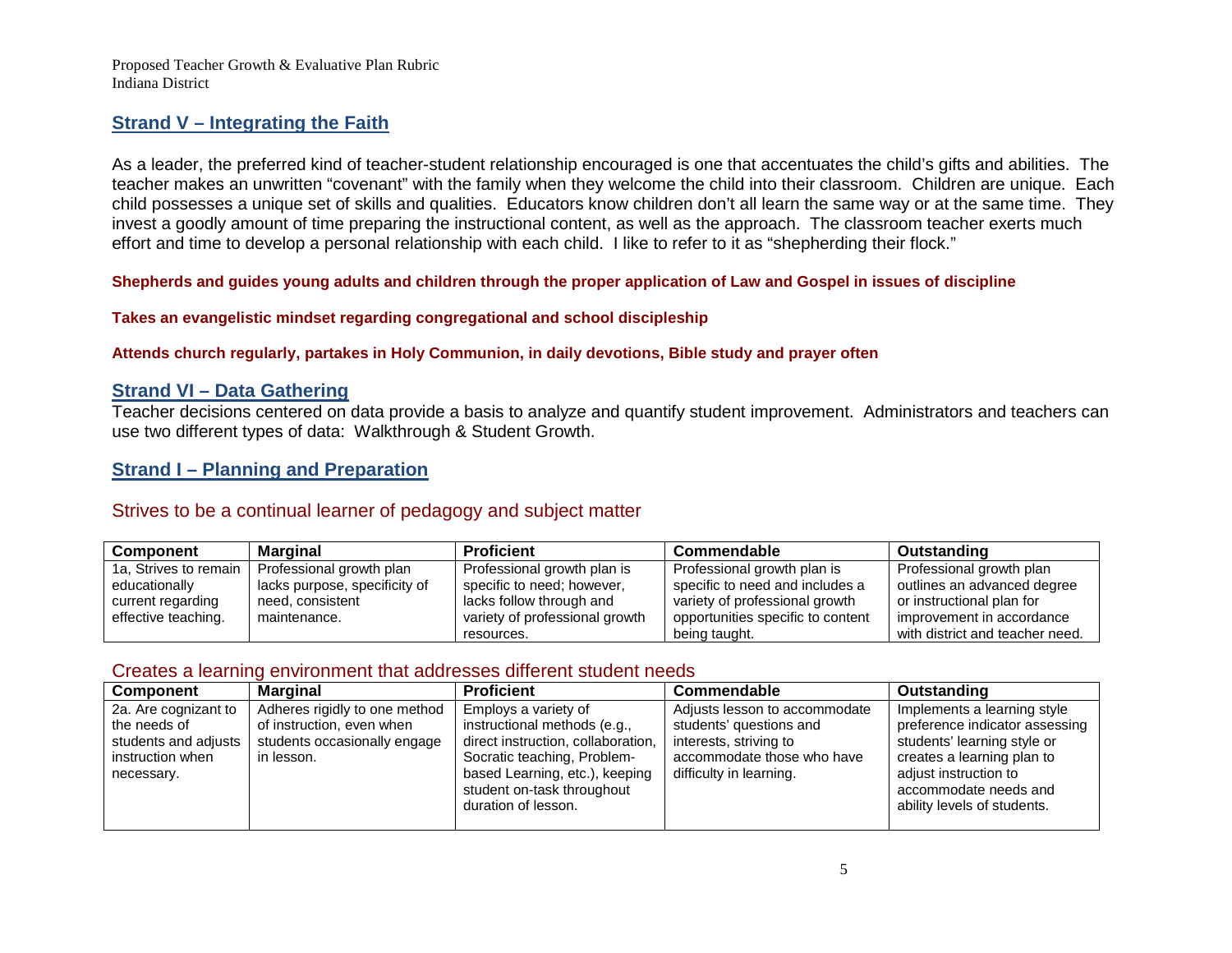| <b>Component</b>                                                                        | Marginal                                                                                     | <b>Proficient</b>                                                                          | Commendable                                                                                                                                       | Outstanding                                                                                                                                    |
|-----------------------------------------------------------------------------------------|----------------------------------------------------------------------------------------------|--------------------------------------------------------------------------------------------|---------------------------------------------------------------------------------------------------------------------------------------------------|------------------------------------------------------------------------------------------------------------------------------------------------|
| 2b. Implements a variety of<br>activities that are appropriate<br>for time allocations. | Engages students in learning<br>activities that are unrealistic<br>for the time allocations. | Engages students in learning<br>activities that are realistic for<br>the time allocations. | Engages students in various<br>learning activities that are<br>realistic for time allocations<br>and involve a variety of<br>learning modalities. | Engages students in<br>learning activities that<br>involve a variety of<br>modalities and adjusted<br>according to student and<br>group needs. |

# Formulates and promulgates learner goals that align with instruction prior to teaching the lesson

| <b>Component</b>                                                                                                                                       | <b>Marginal</b>                                                                                                                       | <b>Proficient</b>                                                                                     | Commendable                                                                                                                               | <b>Outstanding</b>                                                                                                                                                 |
|--------------------------------------------------------------------------------------------------------------------------------------------------------|---------------------------------------------------------------------------------------------------------------------------------------|-------------------------------------------------------------------------------------------------------|-------------------------------------------------------------------------------------------------------------------------------------------|--------------------------------------------------------------------------------------------------------------------------------------------------------------------|
| 3a. Implements daily<br>plans that represent<br>high expectations,<br>critical thought, and<br>an interconnection<br>among different<br>content areas. | Constructs daily plans that<br>convey minimal expectations<br>and are not measurable.                                                 | Constructs daily plans that<br>convey high expectations but<br>can't consistently be<br>measured.     | Constructs daily plans that<br>convey high expectations, are<br>age-appropriate and<br>measureable.                                       | Constructs daily plans that<br>convey high expectations are<br>consistently measureable, and<br>account for different learning<br>needs and abilities of children. |
| 3b. Strives to think<br>through the lesson<br>so instructional<br>goals and learning<br>activities align.                                              | Lessons are taught in<br>isolation of other lessons, on-<br>task teaching time is often<br>mingled with record keeping<br>activities. | Teacher deploys a variety of<br>instructional methods and<br>strives to keep interest of<br>students. | Instruction and activities build<br>upon previous lessons, pacing of<br>the lesson provides opportunity<br>for discussion and reflection. | Students take an active role in<br>constructing the learning<br>activities to enhance their own<br>level of knowledge.                                             |

# Supplements the lesson with various learning activities

| <b>Component</b>     | <b>Marginal</b>              | <b>Proficient</b>             | Commendable                         | Outstanding                    |
|----------------------|------------------------------|-------------------------------|-------------------------------------|--------------------------------|
| 4a. Supplements the  | Utilizes textbook and        | Occasionally incorporates and | Supplants the textbook with a       | Reflects on an article derived |
| lesson with          | workbook as the only sources | introduces some additional    | thematic unit, lab, activity, or    | from educational research      |
| additional resources | of information.              | resources that reinforce the  | project for that particular content | about good instruction and     |
| that relate to the   |                              | content of the lesson.        | being taught.                       | pedagogy, shows evidence of    |
| content in the       |                              |                               |                                     | integrating aspects into one's |
| textbook and state   |                              |                               |                                     | teaching.                      |
| standards.           |                              |                               |                                     |                                |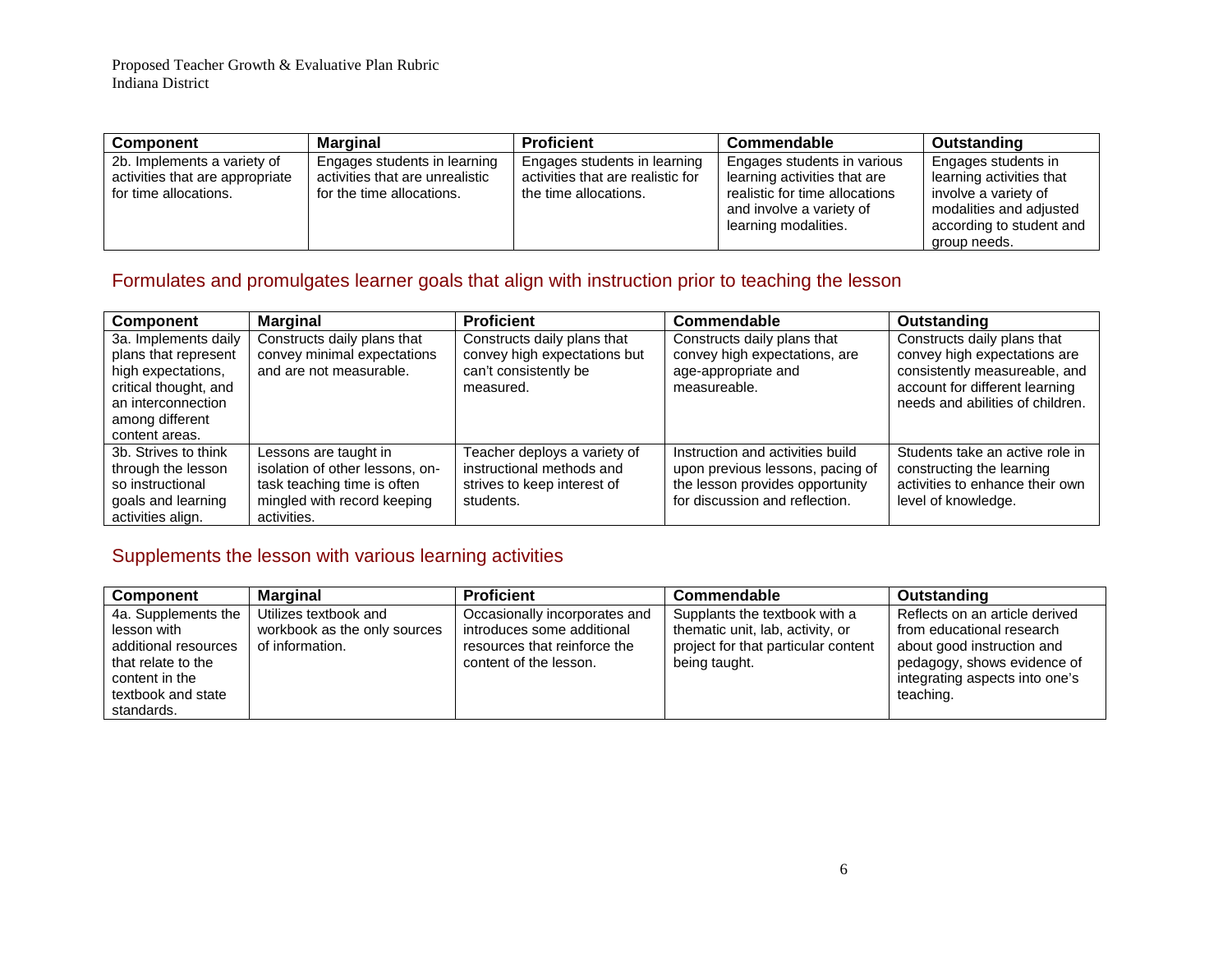## Uses a mix of formative and summative assessment techniques and instruments

| Component                                                                      | <b>Marginal</b>                                                                                | <b>Proficient</b>                                                                                               | Commendable                                                                                                 | <b>Outstanding</b>                                                                                                                      |
|--------------------------------------------------------------------------------|------------------------------------------------------------------------------------------------|-----------------------------------------------------------------------------------------------------------------|-------------------------------------------------------------------------------------------------------------|-----------------------------------------------------------------------------------------------------------------------------------------|
| 5a. Adjusts<br>instruction<br>responding to<br>students' need and              | Summative assessment is<br>predominate assessment<br>technique used.                           | Seeks to maintain a balance<br>between summative and<br>formative assessment but<br>shows no evidence to do so. | Balance between summative and<br>formative is maintained and<br>documented in record keeping<br>procedures. | Explicit effort is made to<br>integrate formative assessment<br>practices (e.g., think-pair-share,<br>white board usage, audience       |
| abilities.                                                                     |                                                                                                |                                                                                                                 |                                                                                                             | response systems, letter card<br>responses, etc.) and efforts to<br>remediate are documented.                                           |
| 5b. Designs lesson<br>to allow for more<br>than one way to<br>assess students. | Mostly utilizes only one<br>means of assessment - that<br>being a purchased publisher<br>test. | Varies assessment methods:<br>however, inconsistently and<br>intermittently done.                               | Utilizes multiple means of<br>assessment.                                                                   | Aligns summative and formative<br>assessment techniques to<br>readily assess students' needs<br>and adjusts instruction<br>accordingly. |

# **Strand II – The Classroom Environment**

# Creates a culture of mutual care and genuine concern

| Component                                                                                   | <b>Marginal</b>                                                                                                     | <b>Proficient</b>                                                                                                                                    | Commendable                                                                                                                                                                      | Outstanding                                                                                                                                                                                                                                  |
|---------------------------------------------------------------------------------------------|---------------------------------------------------------------------------------------------------------------------|------------------------------------------------------------------------------------------------------------------------------------------------------|----------------------------------------------------------------------------------------------------------------------------------------------------------------------------------|----------------------------------------------------------------------------------------------------------------------------------------------------------------------------------------------------------------------------------------------|
| 6a. Respects and<br>serves the children.                                                    | Interaction with at least some<br>students is positive and<br>appropriate for age of child.                         | Demeanor and tone of teacher<br>is generally positive for most,<br>but may reflect an occasional<br>inconsistency or favoritism.                     | General warmth, care, and<br>respect are shown for each<br>student and the difference<br>between praise and<br>encouragement is intentionally<br>brought into their instruction. | Projects mutual care and<br>genuine respect for families,<br>taking the initiative to resolve<br>conflict in a in a professional<br>manor (follows Matthew 18)<br>and taking note how they were<br>proactive in this approach.               |
| 6b. Display a<br>genuine care and<br>concern for the<br>general welfare of<br>all students. | Consistently teaches in<br>isolation and infrequently<br>engages others in<br>conversation about good<br>practices. | Occasionally engages others<br>in secondary reflection about a<br>lesson, or shares some of the<br>latest educational research on<br>best practices. | Encourages collective sharing<br>and collegiality and takes the<br>initiative to lead among the<br>faculty.                                                                      | 1) Builds community by crafting<br>team goals that mesh with the<br>school improvement plan.<br>2) Seeks out individuals and<br>asks for things to pray about<br>(Philippians 1:9).<br>3) Love and forgive one<br>another (Colossians 3:13). |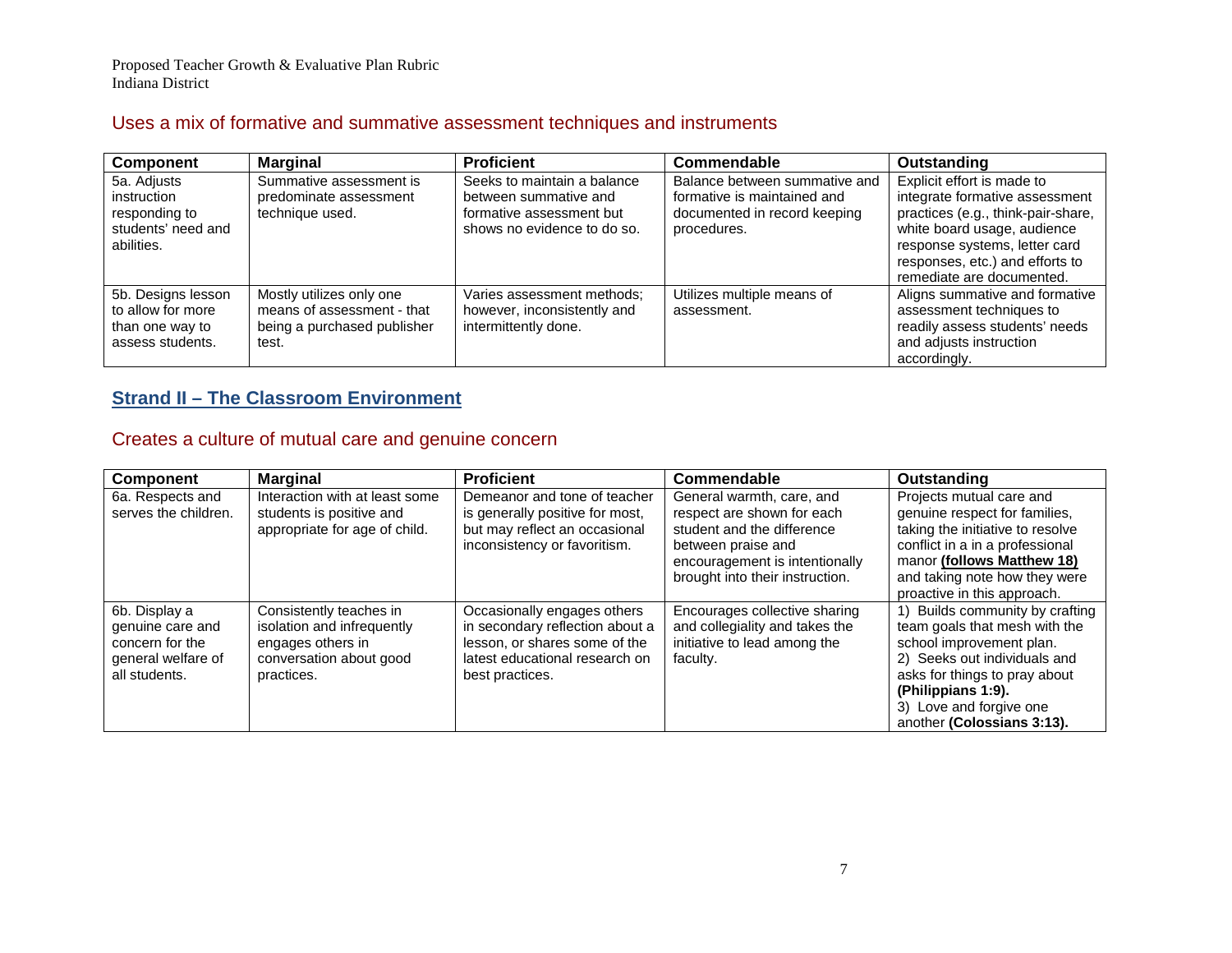# Creates a culture of order, predictability and student learning

| Component                                                                                                                                              | <b>Marginal</b>                                                                                                                                                                                                 | <b>Proficient</b>                                                                                                                                      | Commendable                                                                                                                                                    | Outstanding                                                                                                                                                                                                                                               |
|--------------------------------------------------------------------------------------------------------------------------------------------------------|-----------------------------------------------------------------------------------------------------------------------------------------------------------------------------------------------------------------|--------------------------------------------------------------------------------------------------------------------------------------------------------|----------------------------------------------------------------------------------------------------------------------------------------------------------------|-----------------------------------------------------------------------------------------------------------------------------------------------------------------------------------------------------------------------------------------------------------|
| 7a. Reviews, posts,<br>and teaches about<br>classroom rules to<br>keep disruptions to<br>a minimum.                                                    | Classroom procedures are not<br>posted and students<br>sporadically wander around<br>room to sharpen pencils,<br>delivering papers, obtain<br>educational resources while<br>others are engaged in<br>learning. | Classroom procedures are<br>posted, periodically reviewed,<br>and enforced when observed.                                                              | Classroom procedures are<br>posted, reviewed and<br>consistently regulated during<br>instructional time.                                                       | Developed, presented, and<br>implemented a classroom<br>management plan that<br>describes how administrative<br>tasks, rules and school<br>procedures shall be handled<br>throughout the first day, first<br>week, entire year and taught to<br>students. |
| 7b. Differentiates<br>between errors of<br>timing and target.                                                                                          | Majority of time is behind desk<br>or positioned in front of<br>classroom.                                                                                                                                      | Occasional movement around<br>room; however, has a<br>tendency to inaccurately<br>identify those responsible for<br>the misbehavior.                   | Consistently circulates among<br>students, minimizes errors of<br>targeting and consistently<br>confronts and identifies those<br>responsible for disruptions. | Strives to be proactive rather<br>than reactive in maintaining a<br>positive learning environment<br>and appropriately uses Law<br>and Gospel theology<br>(Colossians 1:14).                                                                              |
| 7c. Affirms parent<br>for choosing the<br>school and projects<br>an attitude that the<br>child is accepted<br>into the classroom<br>for whom they are. | Gives perception that<br>students are there to serve<br>the teacher; doesn't always<br>reflect mutual respect genuine<br>care, and concern for<br>students.                                                     | Verbal and nonverbal cues<br>show respect for students and<br>parents; inconsistent in<br>identifying and accentuating<br>child's gifts and abilities. | Strives to project a countenance<br>and demeanor that demonstrates<br>a joy for teaching and concern<br>for students.                                          | Educator espouses the morals<br>and values worthy of such a<br>calling (Philippians 2:1-5);<br>creates & shares an action plan<br>w/principal & parent how<br>teacher will get to know child in<br>a more personal way.                                   |

# **Strand III – Instruction**

# Engages students in various modalities of learning

| Component                                                                           | <b>Marginal</b>                                                                                                      | <b>Proficient</b>                                                          | Commendable                                                                      | Outstanding                                                                                                                                                             |
|-------------------------------------------------------------------------------------|----------------------------------------------------------------------------------------------------------------------|----------------------------------------------------------------------------|----------------------------------------------------------------------------------|-------------------------------------------------------------------------------------------------------------------------------------------------------------------------|
| 8a. Provide a<br>balance between<br>linguistic and<br>nonlinguistic<br>instruction. | Rarely employs or teaches<br>students how to use<br>interactive notebooks,<br>pictographs, or graphic<br>organizers. | Occasionally uses non-<br>linguistic representations<br>during the lesson. | Provides a nice balance between<br>linguistic and non-linguistic<br>instruction. | Consistently Implements<br>different instructional strategies,<br>graphic organizers and<br>pictographs to strengthen<br>students' mental representation<br>of content. |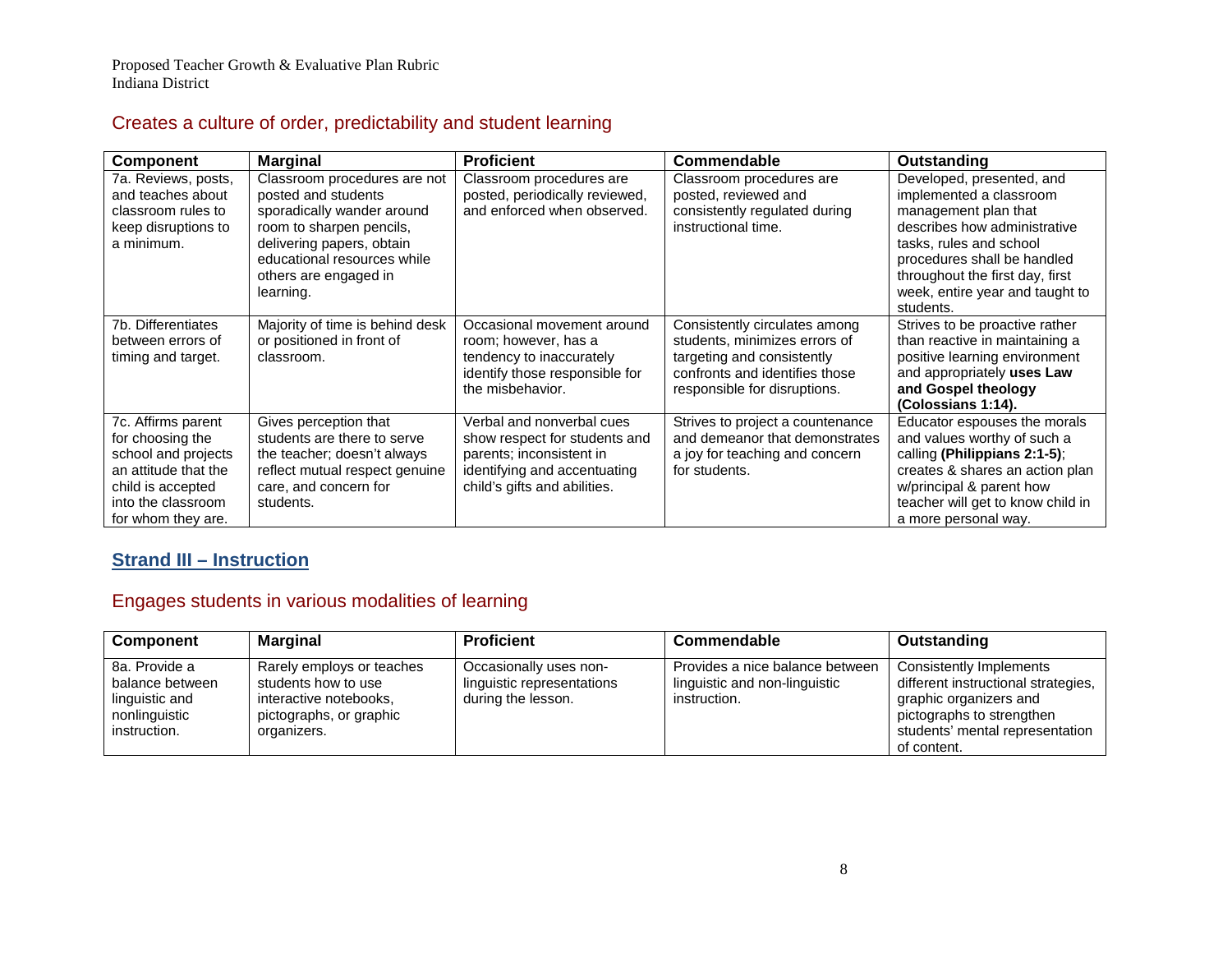# Challenges students to develop higher levels of thinking

| <b>Component</b>                                                                                 | <b>Marginal</b>                                                                                                                                              | <b>Proficient</b>                                                                                                                                                                                                  | Commendable                                                                                                                                            | Outstanding                                                                                                                                                                                           |
|--------------------------------------------------------------------------------------------------|--------------------------------------------------------------------------------------------------------------------------------------------------------------|--------------------------------------------------------------------------------------------------------------------------------------------------------------------------------------------------------------------|--------------------------------------------------------------------------------------------------------------------------------------------------------|-------------------------------------------------------------------------------------------------------------------------------------------------------------------------------------------------------|
| 9a. Create a culture<br>of inquiry.                                                              | Available resources are<br>present but not easily<br>accessible or part of the<br>instructional process.                                                     | Makes available and<br>accessible supplemental<br>reading material, dictionaries,<br>thesaurus, etc.                                                                                                               | Intermittently poses problems<br>that require additional research<br>from other sources of<br>information.                                             | Intentionally creates a problem-<br>solving environment by posing<br>questions and crafting<br>assignments that require<br>students to seek other sources<br>of information.                          |
| 9b.Questions asked<br>students align with<br>content material and<br>vary in scope and<br>depth. | Posed questions reveal an<br>understanding of memorized<br>facts; questions that require<br>students to problem solve or<br>reflect are intermittently used. | Posed questions reveal a<br>consistent attempt to balance<br>higher level thinking skills<br>(e.g., problem solving,<br>innovative thought, and<br>reflection) with an<br>understanding of factual<br>information. | Teachers and students work<br>together crafting questions that<br>mix higher level thinking skills<br>with an understanding of factual<br>information. | Teacher's questions require<br>students to summarize.<br>analyze, and critique the<br>learned material; represents<br>information to evoke prior<br>knowledge and develop their<br>own understanding. |
| 9c. Asks quality<br>questions to evoke<br>student participation<br>and interest.                 | Instruction is predominately<br>teacher driven.                                                                                                              | Engages a goodly number of<br>students in discussion,<br>providing adequate time to<br>respond.                                                                                                                    | Facilitates instruction; discussion<br>is predominately driven by the<br>students.                                                                     | Reveals an understanding that<br>students not only value<br>knowledge but have a<br>responsibility to use that<br>knowledge in a productive way<br>to improve community.                              |

# Adjusts instruction to meet the needs of students' interests, ability levels, and developmental stages

| <b>Component</b>      | <b>Marginal</b>                | <b>Proficient</b>          | <b>Commendable</b>          | Outstanding                     |
|-----------------------|--------------------------------|----------------------------|-----------------------------|---------------------------------|
| 10a. Balance the      | Teaches as "one size fits all" | Writes lesson goals and    | Writes lesson goals and     | Writes lesson goals and         |
| lesson objectives to  | approach.                      | sequences activities to    | sequences activities that   | sequences activities that       |
| accommodate the       |                                | demonstrate some coherence | demonstrate coherence among | challenge students to reflect   |
| diversity of interest |                                | among disciplines.         | disciplines, progressing in | and critique content.           |
| and developmental     |                                |                            | recognizable levels of      | demonstrating different ways to |
| stages of learners.   |                                |                            | complexity.                 | allow students to show mastery  |
|                       |                                |                            |                             | of content.                     |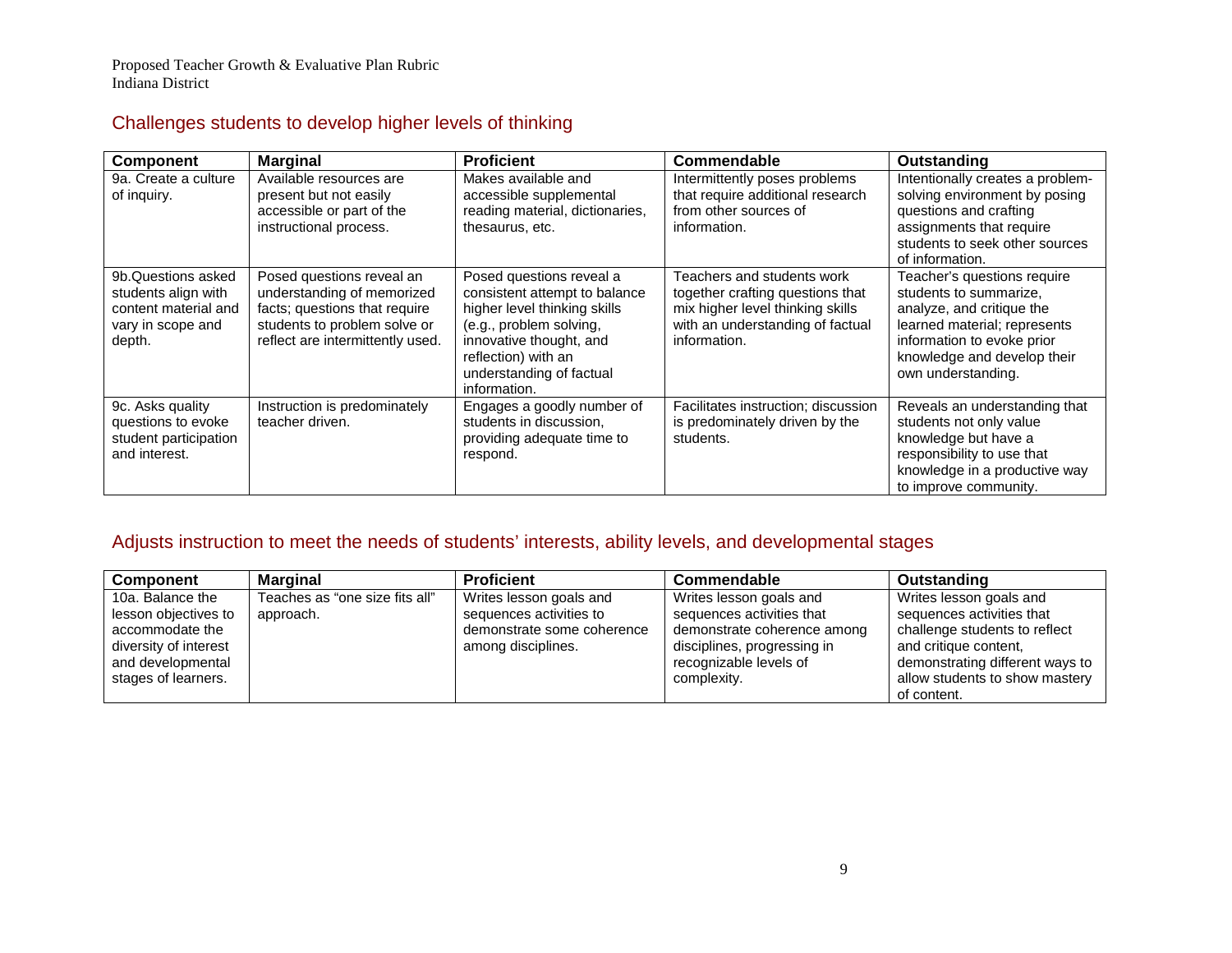## **C**reates and uses instructional rubrics to inform students what is expected

| Component             | Marginal                      | <b>Proficient</b>                 | Commendable                        | Outstanding                       |
|-----------------------|-------------------------------|-----------------------------------|------------------------------------|-----------------------------------|
| 11a. Utilize an       | Rarely utilizes rubrics:      | Occasionally utilizes rubrics for | Explains how rubrics align with    | Utilizes a variety of rubrics for |
| academic and          | academic rubrics do not align | both academic and behavioral      | academic goals; assessment         | different content areas, directly |
| behavior rubrics that | with academic goals and       | benchmarks.                       | aligns directly with instructional | aligns with academic goals and    |
| identify behavioral   | assessment techniques.        |                                   | rubrics.                           | assessment techniques.            |
| and academic          |                               |                                   |                                    |                                   |
| benchmarks.           |                               |                                   |                                    |                                   |

## Assesses and tracks student mastery of content

| Component                                                                           | <b>Marginal</b>                                                                                      | <b>Proficient</b>                                                                            | Commendable                                                                                                                                          | <b>Outstanding</b>                                                                                                                                                                                                                                                         |
|-------------------------------------------------------------------------------------|------------------------------------------------------------------------------------------------------|----------------------------------------------------------------------------------------------|------------------------------------------------------------------------------------------------------------------------------------------------------|----------------------------------------------------------------------------------------------------------------------------------------------------------------------------------------------------------------------------------------------------------------------------|
| 12a. Students are<br>assessed differently<br>and on a regular<br>basis.             | Teacher does not routinely<br>use assessments to measure<br>student mastery of content<br>standards. | Teacher routinely uses<br>assessments to measure<br>student mastery of content<br>standards. | Teacher: 1) routinely records<br>student progress data; 2) uses<br>a system that allows for easy<br>analysis of student progress<br>towards mastery. | Teacher: 1) routinely records<br>student progress data; 2)<br>provides students with multiple<br>ways of demonstrating mastery,<br>and 3) provides students with<br>multiple opportunities during the<br>unit to demonstrate mastery.                                      |
| 12b. Teacher keeps<br>track of student<br>mastery of content<br>on a regular basis. | Teacher does not routinely<br>record student progress data.                                          | Teacher routinely records<br>student progress data.                                          | Teacher: 1) routinely records<br>student progress data; 2) uses<br>a system that allows for easy<br>analysis of student progress<br>towards mastery. | Teacher: 1) routinely records<br>student progress data; 2) uses a<br>system that allows for easy<br>analysis of student progress<br>towards mastery; and 3) more<br>than $\frac{1}{2}$ their students (2 or more<br>of 4 surveyed) know their<br>progress towards mastery. |

## Uses technology to extend the curriculum

| <b>Component</b>           | <b>Marginal</b>       | <b>Proficient</b>           | Commendable                 | <b>Outstanding</b>    |
|----------------------------|-----------------------|-----------------------------|-----------------------------|-----------------------|
| 13a. Integrates curriculum | Use of technology is  | Integrates curriculum with  | Intermittently supports and | Extends curriculum to |
| with high-level uses of    | intermittent at best. | low-level uses of           | supplements existing        | construct authentic   |
| technology.                |                       | technology (e.g., internet  | curriculum with high-level  | learning environments |
|                            |                       | searches, drill & practice, | technological use (e.g.,    | using high-level      |
|                            |                       | reinforcement for test      | presentation software,      | technological use on  |
|                            |                       | material.)                  | digital imaging,            | regular basis.        |
|                            |                       |                             | webcasting, blogging, etc.) |                       |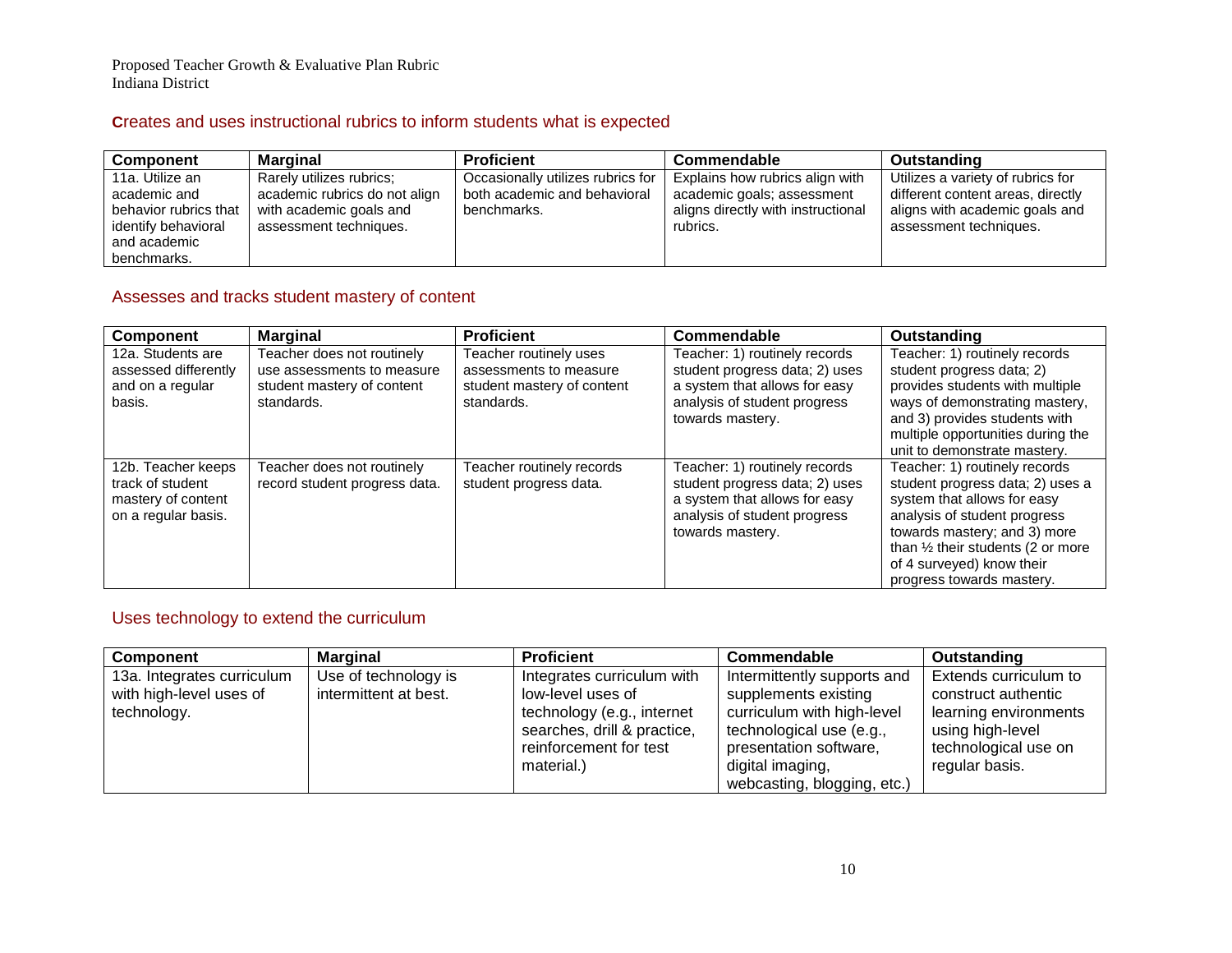## **Strand IV – Professional Responsibilities**

# Develops healthy and positive relationships with colleagues, parents, and students

| Component                                                                         | <b>Marginal</b>                                                                                                                                                                                         | <b>Proficient</b>                                                                                                                                                                           | Commendable                                                                                                                | <b>Outstanding</b>                                                                                                                                                                                          |
|-----------------------------------------------------------------------------------|---------------------------------------------------------------------------------------------------------------------------------------------------------------------------------------------------------|---------------------------------------------------------------------------------------------------------------------------------------------------------------------------------------------|----------------------------------------------------------------------------------------------------------------------------|-------------------------------------------------------------------------------------------------------------------------------------------------------------------------------------------------------------|
| 14a. Communicates<br>effectively and<br>correctly in oral and<br>in written form. | Spoken language is often<br>unprofessional in subject/verb<br>agreement; written language<br>is legible, but occasionally<br>grammar & spelling errors<br>occur; vocabulary words are<br>often misused. | Spoken language reveals an<br>occasional misuse of proper<br>syntax; written language is<br>absent of grammar and<br>spelling errors, vocabulary<br>words are spoken and used<br>correctly. | Oral and written communication<br>is correct; vocabulary words<br>chosen are suitable for age and<br>interest of students. | Oral and written communication<br>enriches the lesson and peaks<br>the interest of students.                                                                                                                |
| 14b. Strives to<br>develop<br>relationships with<br>parents and<br>students.      | Makes contact with the parent<br>only at a parent/teacher<br>meeting.                                                                                                                                   | Makes contact with the parent<br>at a parent/teacher meeting, or<br>sporadically during the grading<br>period.                                                                              | Makes weekly contact with<br>parents via notes, phone calls,<br>and classroom notes.                                       | Develops and presents a<br>communicative plan to identify<br>those positive contributions<br>made by students and stresses<br>the importance of Christian<br>education (1 Peter 5: 8, 9;<br>Proverbs 22:6). |

# Advocates for those effective instructional practices on a school-wide basis

| Component                                                                                    | <b>Marginal</b>                                                                                                     | <b>Proficient</b>                                                                                | Commendable                                                                                         | Outstanding                                                                                                                                       |
|----------------------------------------------------------------------------------------------|---------------------------------------------------------------------------------------------------------------------|--------------------------------------------------------------------------------------------------|-----------------------------------------------------------------------------------------------------|---------------------------------------------------------------------------------------------------------------------------------------------------|
| 15a. Reflect an<br>appreciation and<br>importance for the<br>subject matter being<br>taught. | Allows students to do as little<br>as possible to get by,<br>investing as little effort as<br>possible in teaching. | Emphasizes more the<br>completion of a task rather<br>than the doing of high quality<br>of work. | Holds students accountable and<br>invests oneself in the design<br>and instruction of the lesson.   | Encourages attention to detail<br>and assists students to continual<br>improve on their work.                                                     |
| 15b. Invests oneself<br>to a life of service<br>for their vocation.                          | Rarely becomes involved in<br>school events and does so<br>only when asked.                                         | Participates in school events<br>on a limited basis or when they<br>are convenient.              | Strives to build healthy<br>relationships and actively<br>pursue ways to assist other<br>educators. | Contributes to the general culture<br>& climate of school (e.g., makes<br>presentations, reflects on current<br>research, or assists colleagues). |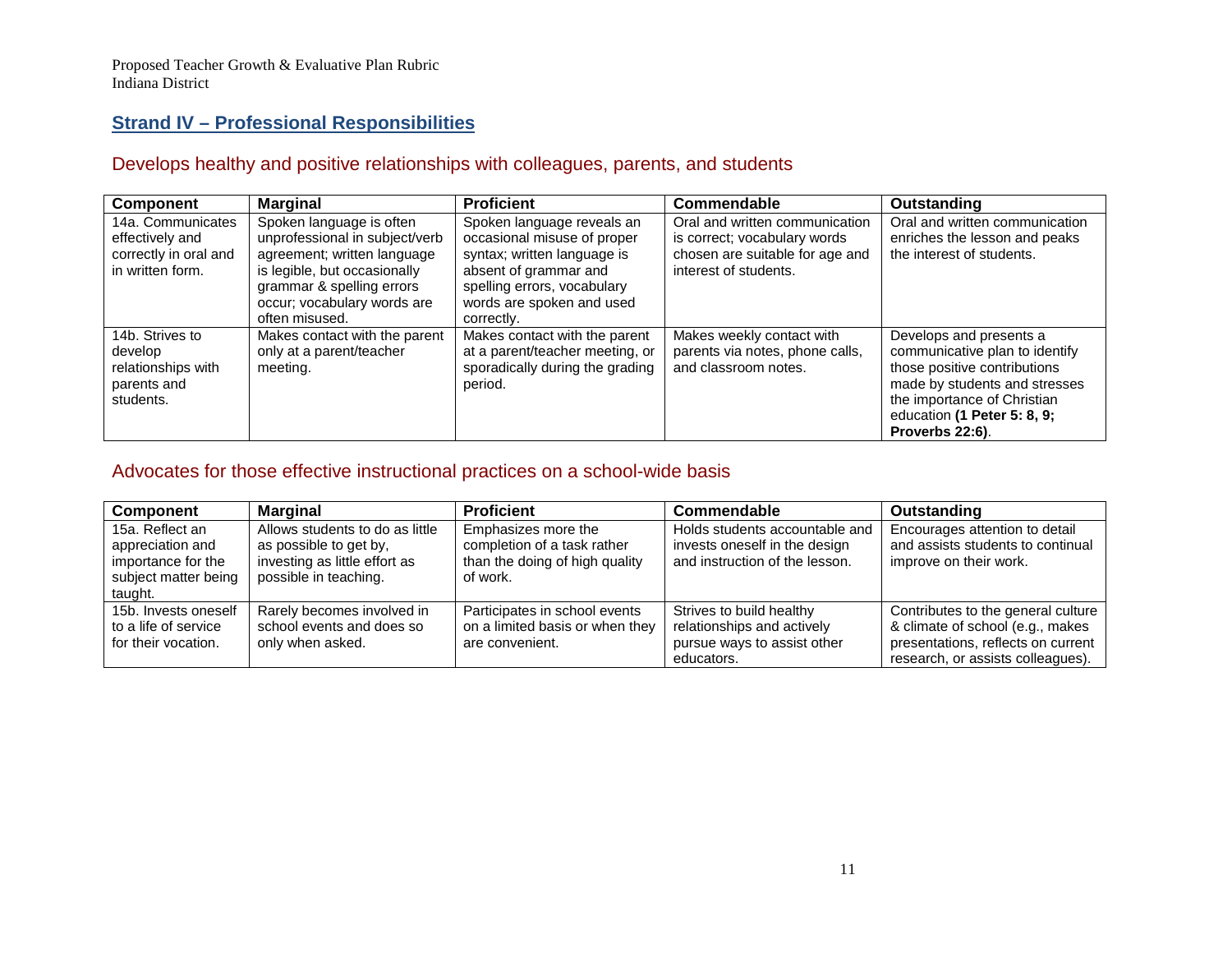# **Strand V – Integrating the Faith**

# Shepherds and guides young adults and children through the proper application of Law and Gospel in issues of discipline.

| Component                                                                                                   | <b>Marginal</b>                                                                                          | <b>Proficient</b>                                                                                                                 | Commendable                                                                                                                                  | Outstanding                                                                                                                                                                  |
|-------------------------------------------------------------------------------------------------------------|----------------------------------------------------------------------------------------------------------|-----------------------------------------------------------------------------------------------------------------------------------|----------------------------------------------------------------------------------------------------------------------------------------------|------------------------------------------------------------------------------------------------------------------------------------------------------------------------------|
| 16a. Responds to adults,<br>each other, parents, and<br>students with Christian care<br>and mutual respect. | Approachable but doesn't<br>take the initiative to resolve<br>conflict in a timely and prompt<br>manner. | Approachable, resolves<br>conflict in a timely manner but<br>doesn't express the joy found<br>in the redemptive work of<br>Jesus. | Proactive, seeking ways to<br>build upon healthy<br>relationships.                                                                           | Appropriate application of<br>Law and Gospel is properly<br>applied and Matthew 18 is<br>followed to build daily<br>relationships with colleagues,<br>parents, and students. |
| 16b. Are thankful for<br>opportunity to be in ministry<br>and in fellowship with other<br>colleagues.       | Walks the hallways,<br>playground, lunchroom<br>without acknowledging<br>colleagues.                     | Conversation is with only a<br>few colleagues, pretty much<br>remains to oneself.                                                 | Builds community!<br>1) Speaks well of students<br>entrusted to them.<br>2) Speaks well of all<br>colleagues.<br>3) Supports administration. | Demeanor and countenance<br>reflect joy in ministry<br>(Ephesians 1:15-18;<br>Galatians 5:22).                                                                               |

# Strive to take an evangelistic mindset for congregational and school discipleship.

| <b>Component</b>                                                                                                            | <b>Marginal</b>                         | <b>Proficient</b>                                                                      | Commendable                                                                                                            | Outstanding                                                                                                                                                                                                                               |
|-----------------------------------------------------------------------------------------------------------------------------|-----------------------------------------|----------------------------------------------------------------------------------------|------------------------------------------------------------------------------------------------------------------------|-------------------------------------------------------------------------------------------------------------------------------------------------------------------------------------------------------------------------------------------|
| 17a. Understands and<br>embraces the role of 'student<br>recruiter' and seeks<br>opportunity to invite others to<br>church. | Believes students will<br>come to them. | Is content and happy with<br>existing student<br>matriculation from grade to<br>grade. | Seeks opportunities to<br>speak about school in<br>public settings and works<br>heartily with evangelism<br>committee. | Attends students' events<br>when possible; readily<br>engages in conversations<br>with students in hallway,<br>cafeteria, gym etc.;<br>engages parents in healthy<br>conversations about their<br>child and school<br>(Philippians 1:27). |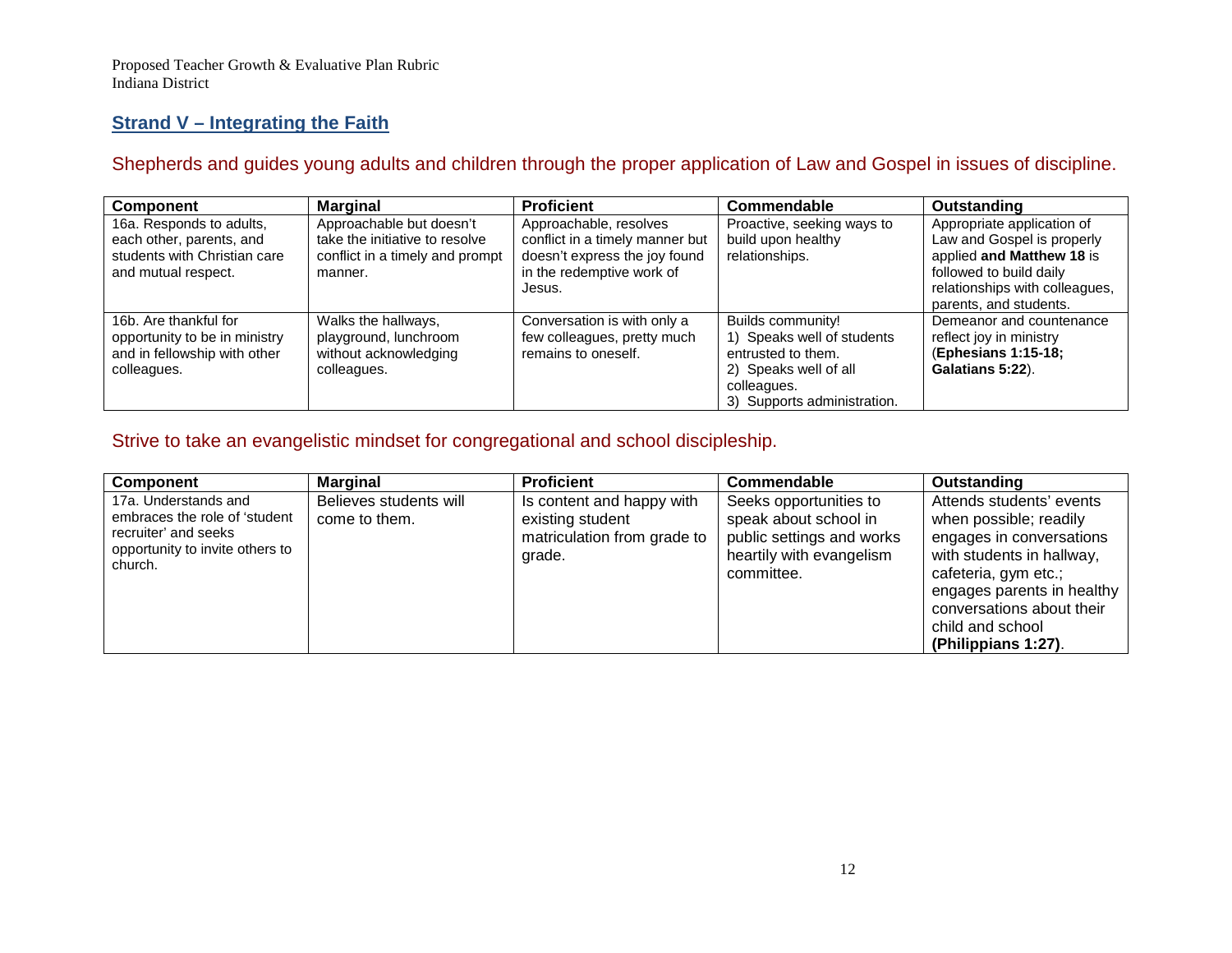# Attends church regularly, partakes in Holy Communion, in daily devotions, Bible study and prayer often.

| <b>Component</b>            | <b>Marginal</b>              | <b>Proficient</b>            | Commendable                   | <b>Outstanding</b>           |
|-----------------------------|------------------------------|------------------------------|-------------------------------|------------------------------|
| 18a. Are active in worship, | Regularly attends the Lord's | Regularly attends the Lord's | Regular attendance in church  | Volunteers time back to      |
| Bible study and church      | Supper and occasionally      | Supper and Bible study or    | and Bible study and takes the | church (i.e., choir, assists |
| functions.                  | attends Bible study or       | assumes congregational       | initiative to assume an       | evangelism committee,        |
|                             | assumes congregational       | responsibilities when time   | additional congregational     | serves on a board or         |
|                             | responsibilities beyond      | permits.                     | responsibility.               | committee, leads Bible study |
|                             | classroom duties when asked  |                              |                               | for adults and children, VBS |
|                             | to do so.                    |                              |                               | etc.).                       |

## **Strand VI – Data Gathering**

Walkthroughs and the Learning Connection afford administrators and teachers the opportunity to gather school and student data. Administrators and teachers strive to collect school and student data on a regular basis, discuss, and evaluate data in professional settings.

## **Conclusion:**

Classroom observation is an ongoing process. The intent is to improve teaching. Administrator and educator are persistent in their quest to acquire and implement newly obtained knowledge in the evaluative process and design of their lessons. Some concluding comments are as follows:

- Educators strive for excellence through peer observation, conferences, workshops, additional reading, and participating in course work when necessary and maintaining proper licensure
- <sup>+</sup> Both administrator and educator frequently revisit the agreed upon plan for professional growth